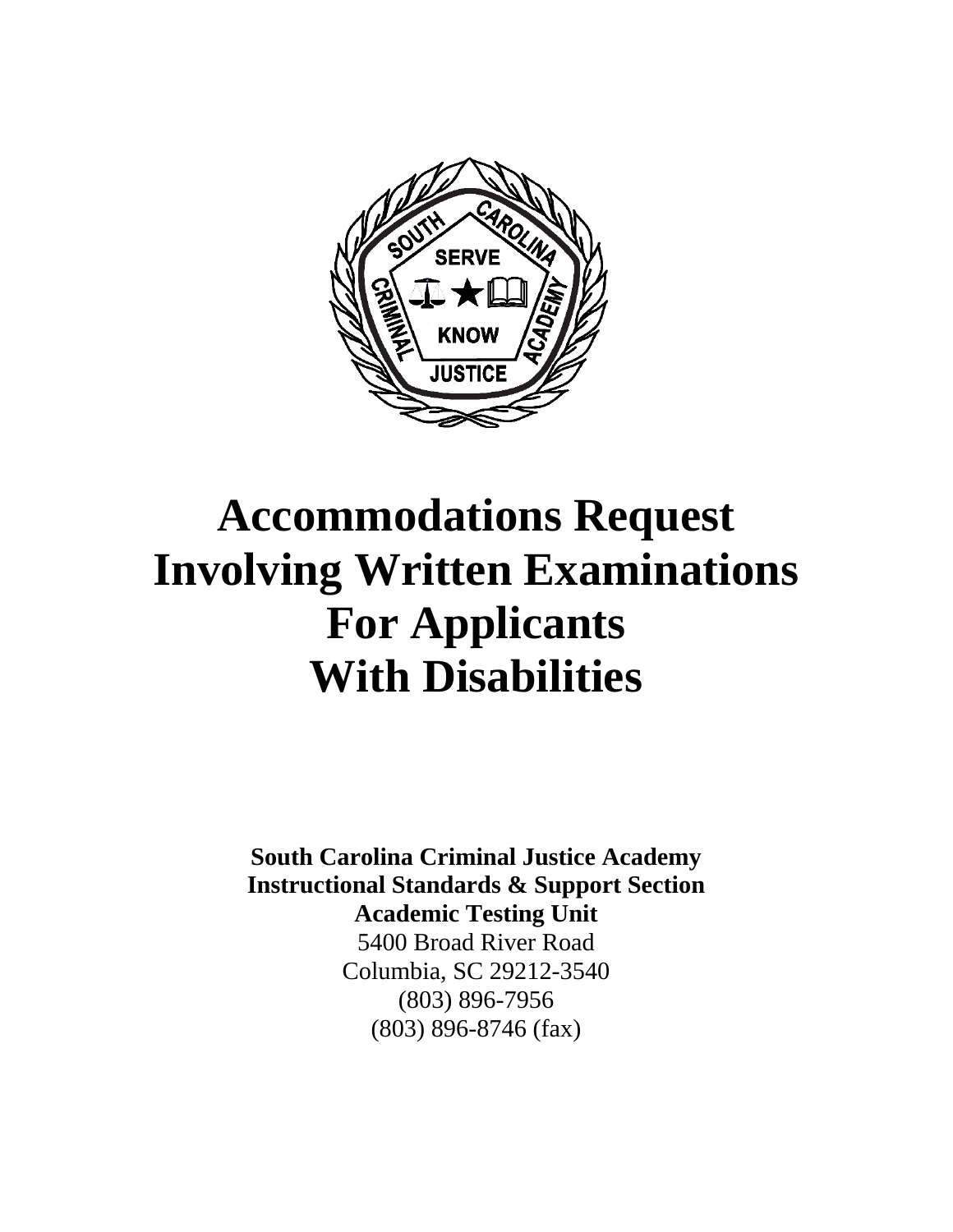### **INTRODUCTION**

The South Carolina Criminal Justice Academy (Academy) provides reasonable accommodations in accordance with the Amended Americans with Disabilities Act (AADA) for individuals with documented disabilities who demonstrate a need for accommodation, when such accommodation can be provided without compromising the Academy's training or certification standards.

The following information is provided for applicants, qualified disability evaluators, and others who may be involved in the process of documenting a request for examination accommodations so the appropriate documentation can be assembled to support the request.

The AADA and accompanying regulations define a person with a disability as someone with a physical or mental impairment that substantially limits one or more major life activities or an individual with a record of a substantially limiting impairment (functional limitation). **Functional limitation refers to the manifestations of a disability that impedes an individual's ability to function**. The purpose of documentation is to validate that the individual is covered under the ADA as a disabled individual, that the disability is such that it necessitates an accommodation, and that the requested accommodation can be made without compromising the Academy training or certification standards.

An applicant's requested accommodations must be related to the identified functional limitation so that the area of impairment is alleviated by the requested accommodation, typically an auxiliary aid or an adjustment to the examination procedure. It is essential that the documentation submitted provide a clear explanation of how or why a specific impairment results in the identified functional limitation(s) and how the requested accommodation will alleviate the identified functional limitation(s).

While presumably the use of accommodations in the examination activity will enable the individual to better demonstrate his/her knowledge mastery, accommodations are not a guarantee of improved performance, examination completion, or a passing score.

## **EXAMINATION ACCOMMODATIONS**

Examination accommodations may include, but are not limited to, the following:

- Assistance in completing answer sheet(s);
- Extended examination time;
- Large print examination;
- Private testing area.

## **HOW TO REQUEST EXAMINATION ACCOMMODATIONS**

Prior to any testing an applicant must notify the Academy's Academic Testing Unit that he/she has a disability and is requesting examination accommodations. Applications for accommodations can be obtained on the Academy website –  $\frac{www.sccja.sc.gov - or by}{$ contacting the Academy **- Academic Testing Unit at 803-896-7956**.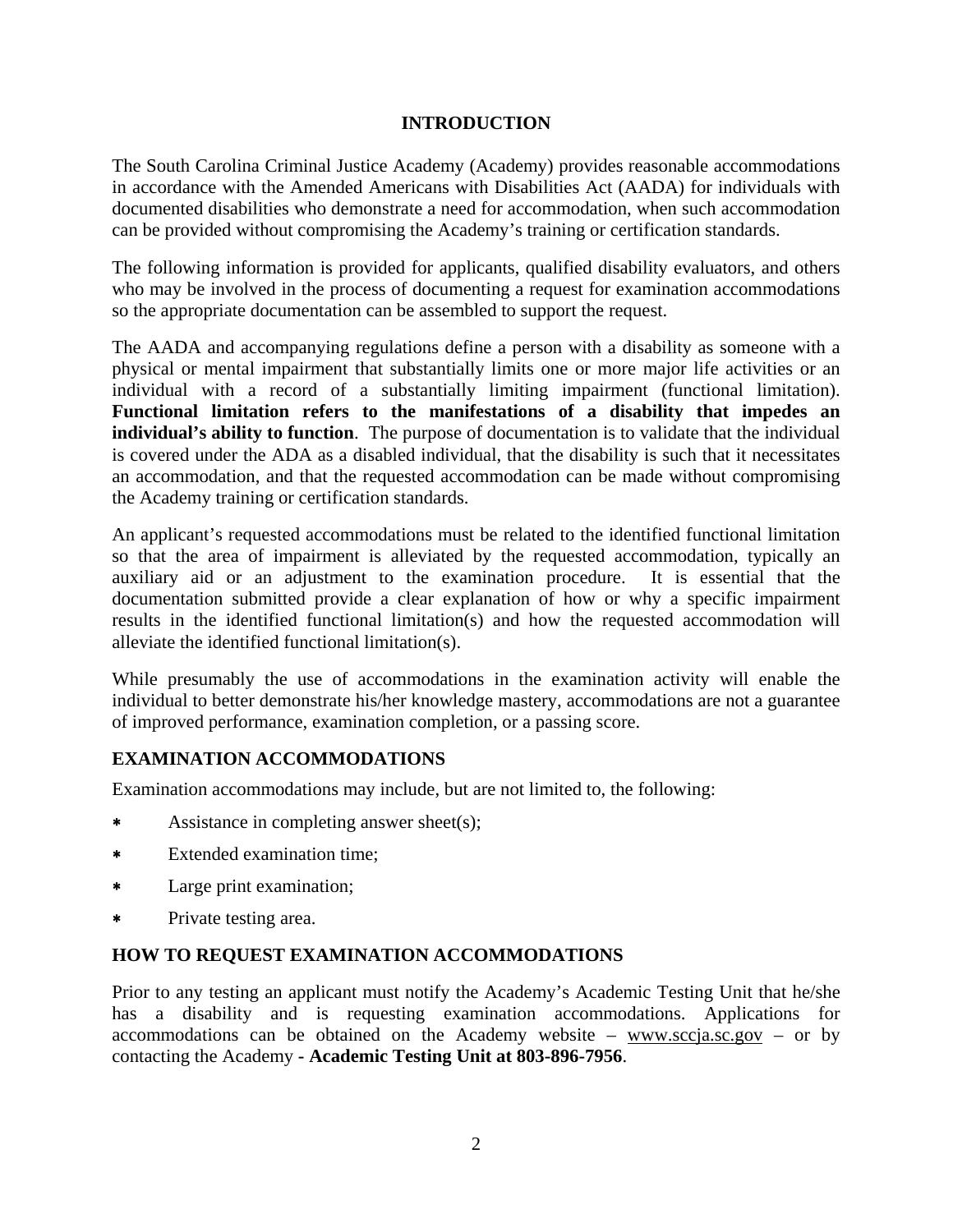- **1.** Submit a completed *Application for Written Test Accommodations*, Part I and Part II. Be sure to sign the application where indicated.
- **2.** Attach documentation certifying the disability from a qualified licensed professional appropriate for evaluating the disability.
- **3.** The completed *Application for Written Test Accommodations* and appropriate documentation **MUST** be mailed to the:

**South Carolina Criminal Justice Academy Instructional Standards & Support Section Attention: Manager, Academic Testing Unit 5400 Broad River Road Columbia, SC 29212 – 3540** 

**To protect your confidentiality, always send examination accommodation information separately to the above address. DO NOT include these materials with any other correspondence.** 

**4. The completed application and accompanying documentation MUST be received by the Academic Testing Unit at least 30 calendar days prior to the start of training program. Failure to submit the completed application and accompanying documentation at least 30 calendar days prior to the start of the training program may result in an individual's inability to attend the scheduled training program.** If there is a need for further verification of the disability or the need for the requested accommodations, it is possible that the decision whether to provide the requested accommodations will delay participation in the scheduled training program. Any documentation submitted to the Academy related to a request for written test accommodations may be referred to disability experts (medical and legal) for a fair and impartial professional review of the request.

## **COMPLETING AN ACCOMMODATIONS REQUEST FOR LEARNING DISABILITIES**

The following additional guidelines are provided to assist applicants in documenting a need for accommodation based on functional limitation caused by a learning disability.

To support a request for examination accommodations due to a functional limitation caused by a learning disability, please submit the following information/documentation:

- **1.** A completed *Application for Written Test Accommodations*.
- **2.** A detailed, comprehensive written report prepared by an evaluator qualified to make such a diagnosis describing the learning disability in terms of how the learning disability impacts a specific major life activity, resulting in the need for the requested accommodation(s).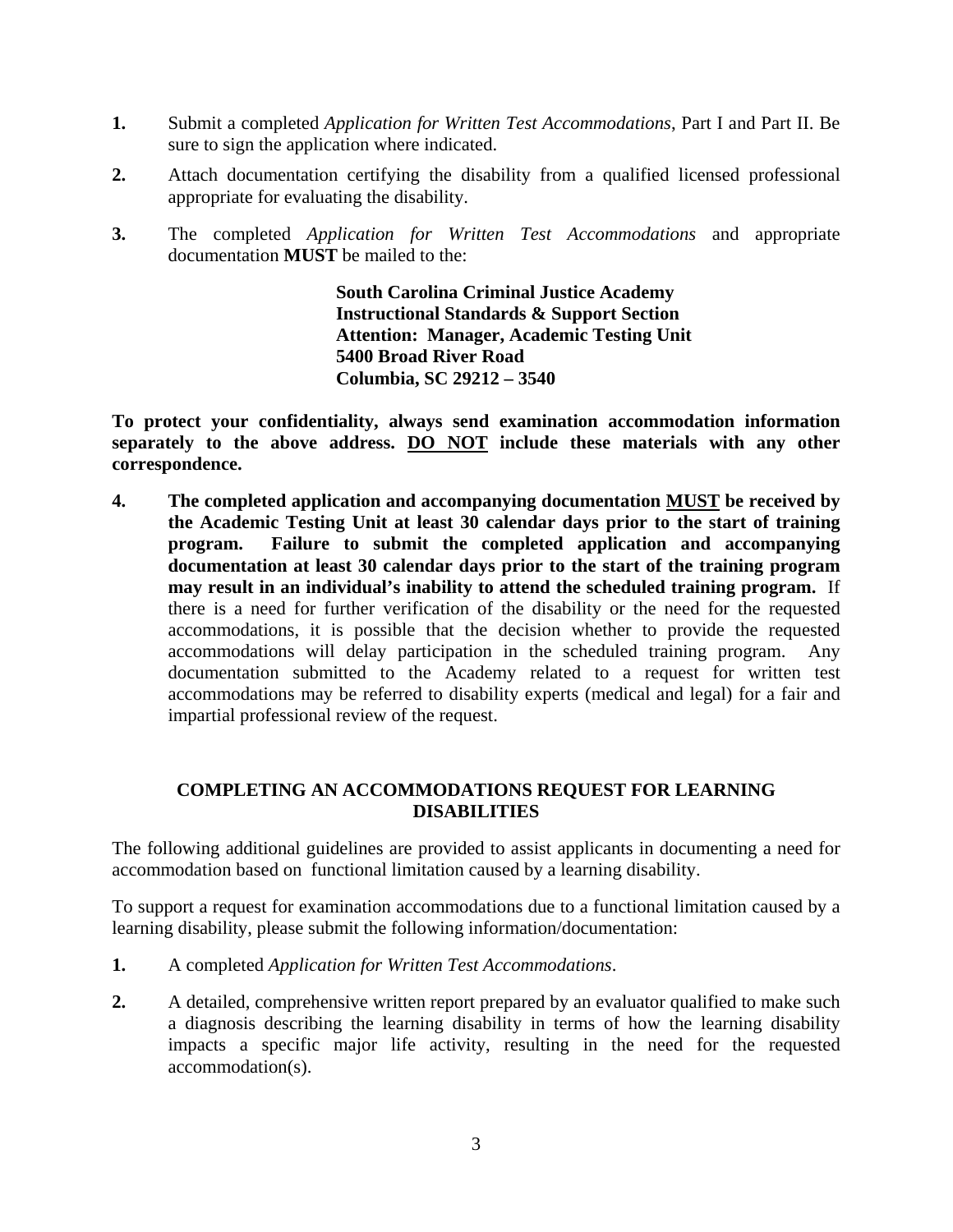a. Relevant Assessment Batteries:

A neuropsychological or psycho-educational assessment may be necessary in order to determine the individual's pattern, strengths, and/or weaknesses in order to determine whether there are patterns indicative of any learning disorders.

- b. Specific Diagnosis:
	- (1) The report must include a specific diagnosis of the learning disability based on diagnostic criteria;
	- (2) Individuals who report problems with organization, test anxiety, memory and concentration only on a situational basis do not fit the prescribed diagnostic criteria for learning disability;
	- (3) Given that many individuals benefit from prescribed medications and therapies, a positive response to medication by itself is not supportive of a diagnosis, nor does the use of medication in and of itself either support or negate the need for accommodation(s).
- c. Clinical Summary

A well-written diagnostic summary based on a comprehensive evaluative process is a necessary component of the assessment. The clinical summary should include:

- (1) Demonstration of the evaluator's having ruled out alternative explanations for the symptoms of the diagnosed learning disability as a result of psychological or medical disorders or non-cognitive factors;
- (2) Indication of the substantial limitation to learning presented by the diagnosed learning disability and the degree to which it impacts the individual in the context for which accommodation(s) is/are being requested (e.g., impact on an examination situation);
- (3) Indication as to why specific accommodation(s) is/are needed and how the effects of diagnosed learning disability symptoms are lessened by the accommodation(s);
- (4) Specific recommendations for accommodation(s);
- (5) A detailed explanation must be provided as to why each accommodation is recommended and should be correlated with specific identified functional limitation;
- (6) Prior documentation of a diagnosed learning disability may be useful in determining appropriate services and/or accommodations in the present. Therefore, please include any record of prior accommodation(s), including information about specific conditions under which the accommodation(s)